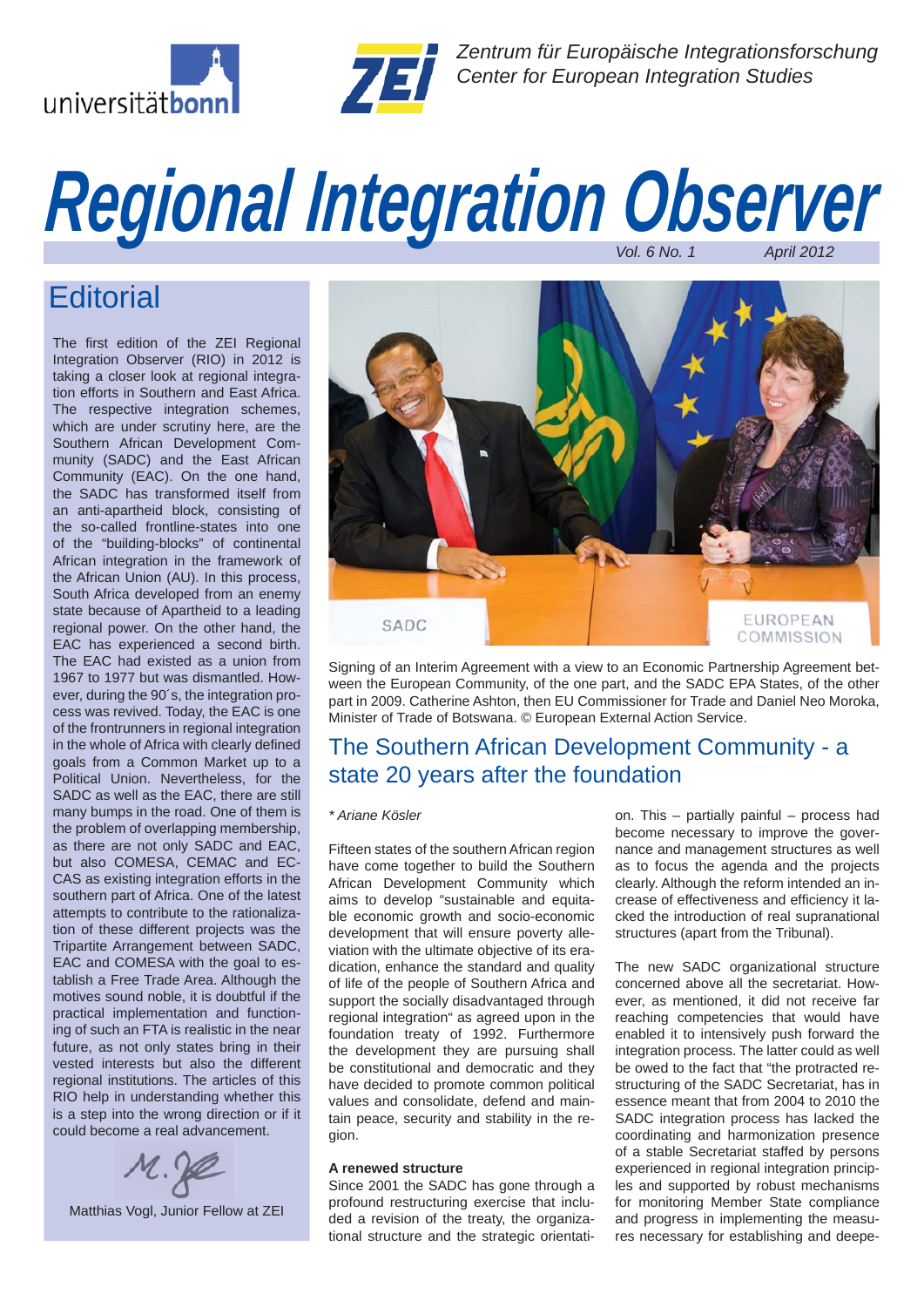ning social, economic and political integration."

### **A new strategic outline**

In contrast, the new strategic outline, documented in the Regional Indicative Strategic Development Plan (RISDP) and the Strategic Indicative Plan for the Organ on Politics, Defence and Security Cooperation (SIPO) created a good basis for systematic improvement of the integration process. For the first time the two plans underlined the direction the SADC would take. A few years after its introduction, clear priorities were agreed upon. This gave the integration process a new incentive, that led to some progress in diverse fields of integration, most remarkably the official launch of the SADC free trade area in August 2008. This was according to the schedule for economic integration proclaimed in the RISDP. Nevertheless, in 2010 the scheduled launch of the customs union had to be postponed. Several reasons lay behind this decision. Peters lists loss of revenue, overlapping membership, general implementation weakness as well as the lack of willingness to give up some part of national sovereignty (as agreeing on one external tariff regime would imply) and the unsolved question of whether the customs union should serve the function of integrating the members into the global market or instead protect them from external competition.

### **Overlapping memberships – a persistent challenge**

The overlapping membership is indeed a hurdle to the integration process of SADC. In Southern and East Africa there are several integration regimes, most importantly SADC, the Common Market for Eastern and Southern Africa (COMESA) and the East African Community (EAC). The challenge of overlapping memberships lies in the duplication of integration efforts, which is a waste of rare resources. Also, the different integration schemes tend to compete against each other and thus produce unnecessary inefficiencies. Gibb explains that the existence of such complicated structures and the difficulties in untangling it is based on the different integration goals and approaches that were followed, the internal dynamics that were triggered and loyalties that were created over the years.

In addition, the member states calculate (economic but more importantly political) costs and benefits strongly: This means that as long as the benefit from belonging to several integration schemes is there, they have little incentive to quit one of them. However, since 2008, SADC; COMESA and EAC started tripartite Summits that decided among others upon the harmonization of infrastructure master plans, the improvement of transport infrastructure and trade facilitation measures. And in 2011 negotiations for the establishment of a grand free trade area comprising all three integration regimes were started.

### **Economic heterogeneity of the SADC member states**

The general implementation weakness is certainly also due to the economic differences between the SADC member states. Only Botswana, Mauritius and South Africa had been categorized as efficient market economies. In the latest ranking (2010) South Africa did not perform as well. Three countries (Namibia, Sambia, Madagascar) were identified as market economies with functional deficits in 2008. This situation ameliorated as Angola, Malawi and Mozambique have performed much better in 2010 than in 2008. Also, Lesotho, which had not been ranked at all in 2008, got quite a successful score. However, there are three countries in which the economic situation complicates market integration to a great extent: Tanzania (still a poorly functioning market economy), Zimbabwe and the Democratic Republic of Congo, where their classification as rudimentary market economies still has not changed, assuming that functioning market economies are a prerequisite for successful integration this quite colourful picture of economic performances explains to a certain degree the state of integration in the Southern African region.

### Difficult setting of the Economic Part**nership Agreement negotiations**

Another factor that could jeopardize the efforts of the Southern and the Eastern region to grow together comes from outside: the still not finalized negotiations with the European Union on Economic Partnership Agreements (EPAs). The negotiation partners of the EU are not aligned within the frontiers of the integration schemes like SADC and COMESA but rather within various other groupings. In the SADC EPA group there are only the SACU member states plus Angola and Mozambique. Tanzania decided to change to the EAC-EPA group. The rest of the SADC members are part of the EPA group of Eastern and Southern Africa. The Democratic Republic of Congo negotiates in the CEMAC-EPA group. This is potentially dangerous for the SADC integration process as it could undermine the conclusion of further economic integration in the whole SADC region. Botswana, Lesotho, Swaziland and Mozambique signed the interim EPA in June 2009. In 2010 they suspended the process of ratifying the agreement, pending the conclusion of comprehensive regional negotiations, including the rest of the SADC EPA group members. South Africa´s separate trade agreement with the EU will stop existing as soon as the final EPA has been signed. This, however, is not trivial given that South Africa is a far stronger partner than the other SADC states to the EU. Granting the industrialized South Africa the same market access as the others seems to be difficult.

### **The regional power South Africa**

When SADC was founded, South Africa went through a historic change from a racist Apartheid regime to a majority led democracy. During the times of the Apartheid, South Africa dominated his neighbors by means of destabilization. After the Apartheid regime was gone Nelson Mandela encouraged expectations for a new order of regional relations with statements on closer but mainly non-hegemonic economic relations. Many hoped, that South Africa would bring political modernization and economic growth to the region. Mandela as well as Mbeki cared not to intensify the already existent experience based fears of the region. The thought that South Africa would become a malign hegemon was widely spread, particularly, as this country had always been economically and military highly potent. In addition, the abolition of the Apartheid regime created a sense of high respect among the international community for the following governments.

South Africa has increasingly assumed an obligation to lead. If this in turn will lead to a reduction of fears and thereby political tensions with the African partners is still uncertain. More successful integration efforts such as a customs union or maybe the conclusion of the EPAs may contribute to a new relationship. In any case, South Africa is very anxious for its reputation. Therefore South Africa is especially earnest to cooperate in security matters and to resign from solo attempts. It is interested in a stable political relationship to its neighbors also because of successfully raised funds from the donor community. More than that, the integration in the SADC led to increasing negotiation efforts to enforce its interests, also in economic terms. So South Africa had to give in with faster tariff reduction periods vis a vis the economically weaker states. In return it gained a more benevolent political climate. All in all South Africa has become a regional power through the will to take responsibility in the region. And it prefers diplomatic means instead of aggressive power plays. Still it needs to be seen if its influence can overcome its ambivalence of economic and security interests.

### **The peace and security agenda**

As pointed out, South Africa is strongly committed to create a peaceful and stable region and one of the instruments it has co-created within the SADC to realize this objective is SIPO. The agenda for peace and security of the SADC expressed in SIPO is differentiated in four parts: the political sector, the defence sector, the state security sector and the public security sector. What all these sectors have in common is that their first objective is to "protect the people and safeguard the development of Region against instability arising from the breakdown of law and order, intra-state and inter-state conflicts and aggression." Other objectives like preventing, containing and resolving inter- and intra-state conflicts by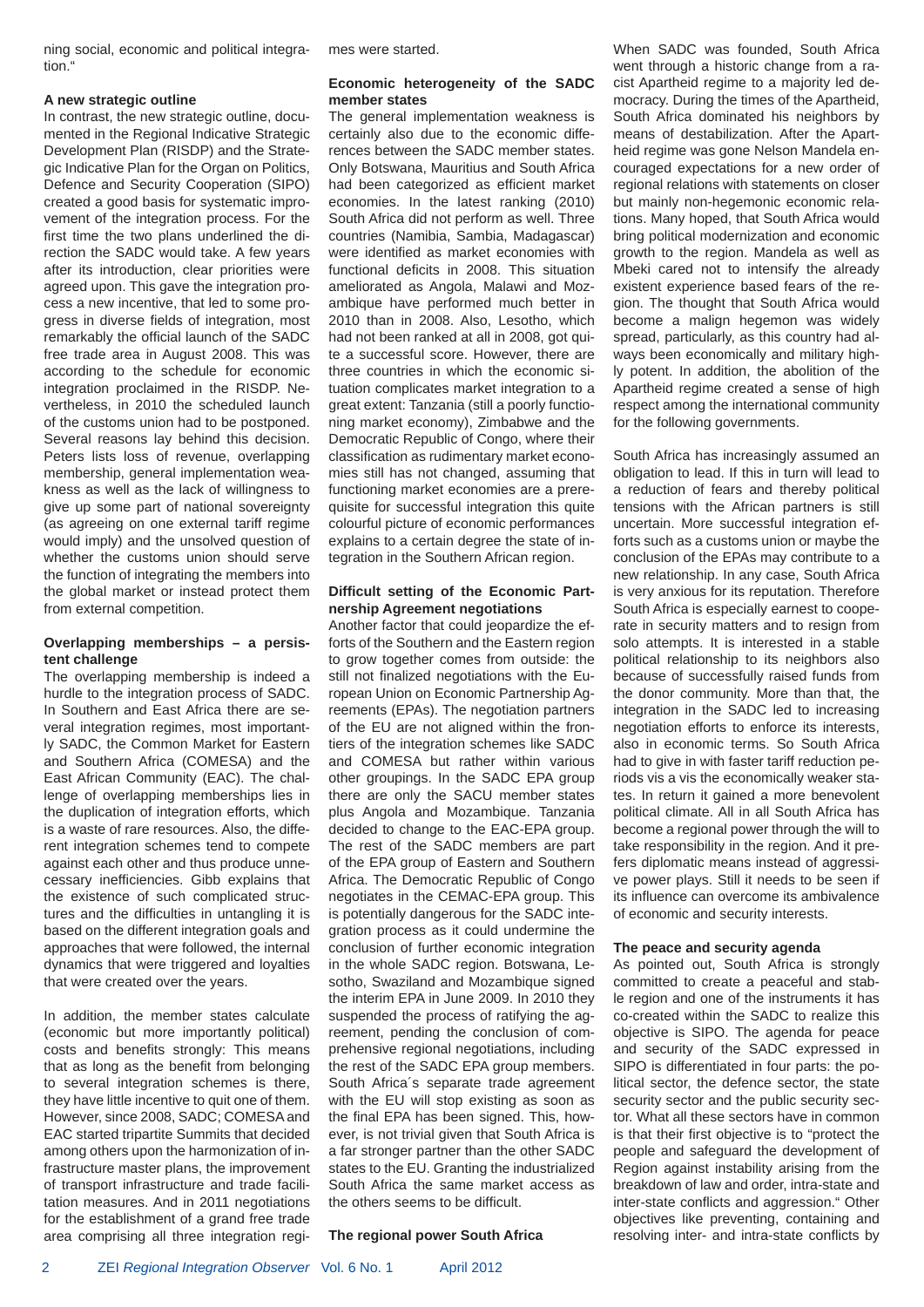peaceful means or promoting the development of democratic institutions and practices by State Parties and encouraging the observance of universal human rights are also found in more than one sector. Therefore, they seem to be of high importance to the member states. The objectives shall be reached through certain strategies and activities that are also listed in SIPO. The question is then; if since the creation of SIPO the handling of the political challenges has proved successful.

### **Zimbabwe – enduring crisis and constant political challenge**

For more than a decade Zimbabwe has been stuck in a political, societal and economic crisis, which is a catastrophe for the Zimbabwean population as well as an extraordinary burden for the SADC. One of its causes was the establishment of the Movement for Democratic Change (MDC) under the leadership of Morgan Tsvangirai and the lost referendum to change the constitution in February 2000. Both challenged Mugabe. Economically, Zimbabwe´s downfall has begun with the chaotic land reform that expropriated white famers to correct colonial property structures. The result was serious crop failures due to lack of experience and knowledge of the new, Mugabedevoted landlords. Ever since, the elections have been characterized by violence and human rights violations by Mugabe´s regime. Zimbabwe experienced lack of rights, violence against foreigners and opposition adherents, a recession including enormous unemployment and inflation rates, cholera, corruption and flows of refugees. In the light of these circumstances the international public did not understand the socalled "quite diplomacy" of the SADC and the former South African president Mbeki. However, the SADC did not stay as silent as was widely perceived. Some signs of criticism could be found in Mugabe´s untimely departure of the SADC summit in 2006 or in the claim of the SADC Organ troika to postpone presidency elections in 2008. With the Global Political Agreement (GPA) from September 2008 a glimpse of hope finally came up. This agreement redistributed power among the two opposing parties of Mugabe and Tsvangirai and resulted in a coalition government. The latter became a reality in 2009. Nevertheless, most of the promised reforms have not been implemented so far, mainly due to the resistance of Mugabe and his adherents to truly share power with the MDC and Tsvangirai. Human rights and press freedom violations have continued to take place. SADC was therefore caused to appoint a team for assisting in implementation of the GPA. The team is headed by Jacob Zuma, the president of South Africa. The team finally started to work in the end of 2011. This and the fact, that SADC leaders have decided to discuss the situation in Zimbabwe on the occasion of the AU summit in January 2012 has created new hope for crisis resolution.

### **The political divergence of the region**

As much as the economic performance is very heterogeneous in Southern Africa, the political performances of the SADC member states vary as well. Peters has compared the relevant indices on political performance and has identified three distinct groups: the democratic countries (Botswana, Mauritius, Namibia, South Africa and to some extent the Seychelles), those countries with deficient democracies (Lesotho, Madagascar, Malawi, Mozambique, Tanzania, Zambia) and the autocratic countries (Angola, DRC, Swaziland and Zimbabwe). Concerning the tendency he states a "slow regressive development concerning democratic convergence." This is illustrated by the example of Zimbabwe as well as by the illegal and ultra vires suspension of the SADC Tribunal in 2011 by the member states. It is symptomatic of the difficult diplomatic processes in negotiating the route that integration shall take or the next steps in growing together.

### **20 years after its foundation**

So the big challenges of the region in political, economic and sectoral integration seem to be even more challenging as far as the economic and political conditions in the member states are concerned. However most of the member states have a real interest in ameliorating their economic situation through deeper relations with their neighbors and in a stable security-political environment, which could as well be guaranteed through integration efforts. In addition, there are existing external pushing factors. Globalization and the constant threat of marginalization also impend like a sword of Damocles over the Southern African states. Although 20 years after its foundation the SADC presents quite an ambiguous image, integration successes in the long run do not seem unreachable, at least as SADC takes one step after another.

*\* Ariane Kösler is a former research fellow at ZEI, now working at the German Rectors` Conference in Bonn.*

#### Notes:

10th EDF project – Formulation of a Regional Economic Integration Support programme for the Southern African Development Community (SADC), LOT N° 10: Trade, standards and private sector, REQUEST N° 2011/275053 Version 1 in: killefitconsult.files.wordpress. com/2011/09/sadc-tor-10-0164.docx (16.01.2012) Christian Peters: Is SADC losing track?, p. 150, in: An-

ton Bösl /André du Pisani / Gerhard Erasmus / Trudi Hartzenberg / Ron Sandrey (eds.): Monitoring Regional Integration in Southern Africa Yearbook 2010, Stellenbosch 2011, pp. 143-168.

Richard Gibb: Rationalisation or Redundancy? Making Eastern and Southern Africa's Regional Trade Units relevant, p. 4, in: Brenthurst Dicsussion Papers (2006) 3, pp. 1-22.

Data taken from: Bertelsmann Stiftung, BTI 2008, Kurzgutachten (of the SADC member countries), Gütersloh 2007, and Bertelsmann Stiftung, Transformation Index 2010, in: http://www.bertelsmann-transformation-index. de/fileadmin/pdf/Anlagen\_BTI\_2010/BTI\_2010\_\_ Rankingtabelle\_D\_web.pdf (12.01.2012) SADC: Strategic Indicative Plan for the Organ on Politics, Defence and Security Cooperation, 5. August 2004 Peters, op cit., p. 163.

### *Southern African Development Community (SADC)*

### *Facts and Figures*

#### *General*

SADC started as the Southern African Development Cooperation Conferece (SADCC), a community of the so-called frontline states whose objective was the political liberation of Southern Africa, especially abolishing apartheid in South Africa. On August 17, 1992, SADCC was transformed into the Southern African Development Community (SADC).

#### *Members*

Angola, Botswana, Congo (DRC), Lesotho, Madagascar, Malawi, Mauritius, Mozambique, Namibia, Seychelles, South Africa, Swaziland, Tanzania, Zambia and Zimbabwe

### *Guiding Principles & Values*

SADC's Vision is that of a common future. It wants to provide economic wellbeing, improvement of the standards of living and quality of life, freedom and social justice and peace and security for the people of Southern Africa. This shared vision is anchored on the common values and principles and the historical and cultural affinities of the region.

### *Mission & Goals*

The SADC Mission is to promote sustainable and equitable economic growth and socio-economic development through efficient productive systems, deeper cooperation and integration, good governance, and durable peace and security, so that the region emerges as a competitive and effective player in international relations and the world economy.

### *Institutions & Legal Framework*

- Summit (Heads of State&Government)
- Council of Ministers
- Organ on Politics Defence and **Security**
- SADC Tribunal
- SADC Secretariat

*Source http://www.sadc.int/*

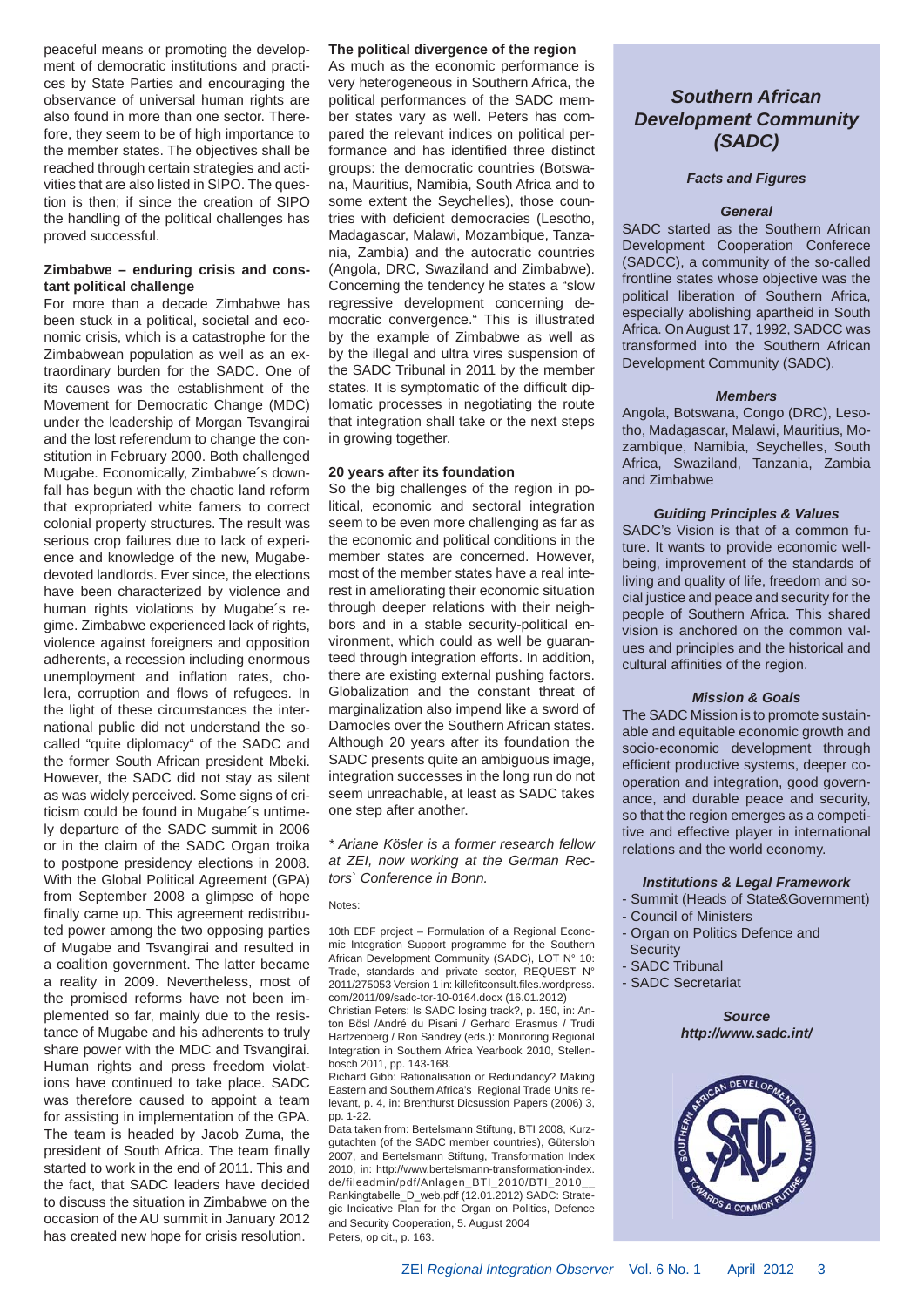### The Success of Regionalism in Southern Africa

### *\* Fredrik Söderbaum*

The failure to adequately understand regionalism in Southern Africa and Africa more broadly is caused by the overwhelming dominance of orthodox and Eurocentric theories and conceptualizations of regional integration, whereby 'progress' in regional integration is primarily defined in terms of EU-style institutionalization. From such perspective, regionalism in Southern Africa is usually considered primitive, weak or even as an outright 'failure'. This commentary offers an alternative interpretation, claiming that certain forms of regionalism in Southern Africa are both sophisticated and 'successful' — at least for those actors in control, first and foremost the ruling political elites and 'the plunderers'.

### **Regime-boosting regionalism**

Regime-boosting regionalism seeks to strengthen the status, legitimacy and the general interests of the political regime (rather than the nation-state per se), both in the international arena and domestically. Many ruling (or crumbling) regimes and political leaders in Southern and Eastern Africa (and Africa as a whole) engage in symbolic and discursive activities, whereby they praise the goals of regionalism and regional organization, sign cooperation treaties and agreements, and take part in 'summitry regionalism', but without giving a commitment to or bearing the costs of policy implementation.

At first glance, regime-boosting regionalism has similarities with more conventional types of regional cooperation. Yet, it is different, because it neither promotes public goods nor broader national and societal interest. Regional cooperation is instead used as an image-boosting instrument whereby leaders can show support and loyalty for each other, which enables them to raise the profile, status, formal sovereignty and image of their often authoritarian regimes without ensuring implementation of agreed policies. Importantly, this does not represent a complete 'failure' or an absence of regional collaboration. Indeed, from the point of view of the political regimes that favour such discursive strategies, it is a rather 'successful' type of collective action, indicating a particular regionalization logic without formal 'regional integration' in the sense of sovereignty transfer. The point is thus that African political elites continue to participate in regional organizations that have long records of so-called 'failure' (in the sense of weak implementation of official policies). Those who believe that regional institutions exist in order to solve concrete collective action dilemmas cannot understand this tendency. The summits of heads of states of the main intergovernmental regional organizations, such as AU, COME-SA and SADC, are gigantic and sometimes even majestic events where the political leaders can show to the world and their citizenry that they are promoting the cause of regional cooperation and that their political regime is 'important' (or at least 'visible') on the international arena. The summits and conferences are important components in discursive and even imaginary constructions of regional organizations, and this social practice is then repeated and institutionalized at a large number of ministerial and other meetings, which in reality involves no real debate and no wider consultation within or between member states. Importantly, the agreed policies are seldom implemented.

The overlapping membership of regional organizations on the African continent has been debated for several decades. And the seemingly ineffective overlap is often taken as an indicator of the 'failure' of African regionalism or at least as a poor political commitment to regionalism. Considering that the overlap is such a distinctive feature of regionalism in Africa, it is not only relevant to assess the negative impacts of the overlap in itself, but also ask in whose interests it prevails, even being institutionalized. From the perspective on regime-boosting, the maintenance of a large number of competing and overlapping intergovernmental regional organization may arguably be a deliberate strategy in order to increase the possibilities for verbal regionalism. Indeed, to the extent that policy implementation is not the main concern such pluralism may actually be a way to construct 'disorder' and competing regional agendas.

The many Spatial Development Initiatives (SDIs) and Development Corridors being established in Southern Africa also fit the regime-boosting perspective. It is astonishing how rapidly development corridors and the associated SDIs have become such a widespread and influential feature in Southern Africa and actually have been elevated to the status of a cure-all model for the region. Yet whether this is all simply hype is an important question to answer: the material dimension of the MDC is deeply intertwined with discursive variables. For instance, the axis between Johannesburg and Maputo has been a 'corridor' for more than a hundred years, but today the official view is that it should now be seen as a 'development corridor'. The point is that there is little in this gigantic project that deserves to be labelled 'development'. As a project, the MDC is created by a small number of political and economic entrepreneurs and policy-makers, grouped together in an epistemic community. These entrepreneurs have, rather successfully, managed to create an image that the involved

governments and provinces are fostering development, economic growth and regional economic integration, while in reality the main thrust of the MDC is to facilitate private mega-projects and to enhance and broaden the on-going process of privatizing and restructuring the state along neoliberal principles.

### **Shadow regionalism**

It is undisputed that many parts of Africa are characterized by a myriad of informal and non-institutional interactions and activities between a mosaic of informal workers and self-employed agents, families, business networks, petty traders, migrant labour, refugees, and so forth. However, rather than depicting these practices as a way for poor people to survive (hence, 'romanticizing the informal economy'), they can better be understood in the context of 'the informalization of politics and patronage'.

The concept of 'shadow regionalism' suggests that regime actors use their power positions within the state apparatus in order to erect a complex mode of regionalism, characterized by informality and driven by rent-seeking and personal self-interest. Shadow regionalism grows from below and is built upon rent-seeking or the stimulation of patron-client relationships. It undermines the regulatory capacity of the state and formal regionalism/regional integration (even if it may sometimes be sheltered by discursive and regime-boosting regionalism). Shadow regionalism suggests that certain rentier-classes actively seek to preserve existing boundary disparities (e.g. customs, monetary, fiscal and normative) and, exactly like the case of regime-boosting regionalism, try to resist implementation or rationalization of formal regional economic integration schemes. Indeed, the shadow (or 'trans-state') networks depend on the failure of both the formal economy and of policy-led regionalism. Consequently, when political leaders and policy-makers resist formal regionalism, this may very well be a deliberate strategy to maintain the status quo in order to not disrupt shadow activities.

The attempts to restrict shadow and transstate informal flows have often been unsuccessful. In the current world order context where the state apparatus itself offers fewer opportunities for private accumulation and where formal barriers between countries have been reduced, shadow regionalism no longer stems only from the exploitation of existing border disparities. Instead it has expanded to more criminal activities, such as new trades in illicit drugs, including heroin, mandrax and cocaine, arms, light weapons and other merchandize of war. In certain respects shadow networks have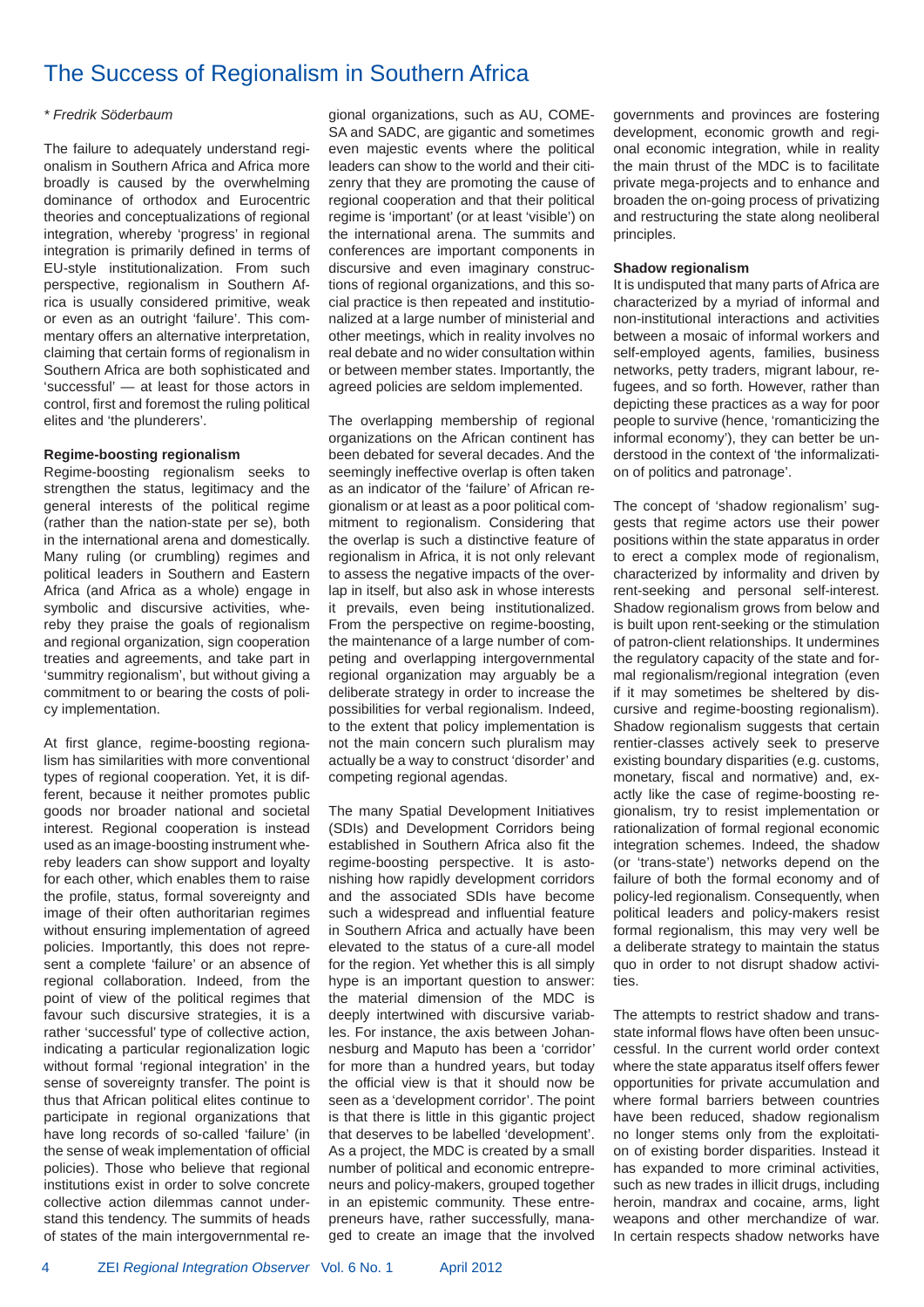entered a new phase, whereby they are better understood as 'networks of plunder', profiting from war and chaos or warlord politics. The networks of plunder can even be actively involved in the creation and promotion of war, conflict and destruction, as seen in the more turbulent parts of (Southern, Eastern and Central) Africa.

### **Avoiding parochialism**

The dominance of a particular reading of European integration in combination with an exaggerated focus on EU-style institutionalization goes a long way to explain why so many academics as well as policymakers have so little to say about the realities of regionalism in Africa. But this does not imply that regionalism is unique.

Regime-boosting regionalism is undoubtedly tied to the supposedly specific characteristics of the African state-society complex as well as to Africa's particular insertion in the global order. Yet, the role of procedures, symbols, 'summitry', and other discursive practices of regionalism appear strongly in other regions as well. For example, there seems to be a strong sense of regime-boosting within ASEAN, particularly backed by the tradition of non-intervention. Likewise, there is little doubt that regimeboosting has been important historically in Europe. Some states have used Europe to legitimate their regimes (mirroring the African pattern) while others have used Euroscepticism for similar aims. A similar pattern appears to exist in Africa.

Many scholars as well as policy-makers tend to be rather idealistic about state-led regional cooperation and regional integration, and therefore often fail to ask critical questions about for whom and what purpose regional activities are carried out. The concept of 'shadow regionalism' is perhaps the most provocative illustration of malign regional collaboration practices. However, patron-client relationships, corruption and informal politics are certainly not unique to Africa. It may again be relevant to draw

### Obstacles to East African Community Integration

### *\* Michel Ndayikengurukiye*

### **1. Introduction**

The East African Community (EAC) was established in 1999 after the adoption of the Treaty for the Establishment of the East African Community. The Treaty, in Article 5 (1) provides that the objectives of the Community shall be to develop policies and programmes aimed at widening and deepening co-operation among the Partner States.

In order to achieve the above objectives, the Partner States undertook the process of establishing among themselves a Customs Union, a Common Market, then a Monetary Union and ultimately a Political Federation. The Customs Union and Common Market Protocols have been in force since 2005 and 2010 respectively while negotiations of the Monetary Union Protocol are ongoing. Despite these achievements, a number of challenges still undermine the smooth integration of East Africa. Among those challenges one can mention the difficulty to harmonize national laws, the lack of powers at the supra-national level and the low level of consultation to name but a few.

### **2. Problematic Harmonisation of Laws**

The harmonization of laws is a Treaty requirement. The Treaty, in Article 126 (2) (b), provides that Partner States "shall through their appropriate national institutions take all necessary steps to harmonise all their national laws appertaining to the Community". The Common Market Protocol also has provisions that enjoin Partner States to harmonize their national laws. Article 32 provides that Partner States undertake to "progressively harmonize their tax policies and laws to remove tax distortions in order to facilitate free movement of goods, services and capital and to promote investment within the Community." Article 47 provides that "the Partner States undertake to approximate their national laws and to harmonize their policies and systems, for purposes of implementing this Protocol".

Harmonization or approximation of laws is tedious work that is currently being carried out by legal experts of the EAC Partner States under coordination of the Office of the Counsel to the Community (CTC). Among other challenges to the harmonization process are the scope of the work, conflicting commitments of national experts, different legal systems and financial restraints.

The duty of the legal officers who coordinate the work of the established sub-committee on the harmonization/approximation of laws, is realistically beyond their control. Experts sitting to discuss how to bring their respective national laws closer together will hardly achieve their goal. The problem with such an approach to the harmonization of laws is that the monitoring of compliance is not possible. There has to be a regional legal instrument passed by competent institutions to serve as a basis for national legislation. Harmonization of laws ought to have been done by a supra-national body with powers to make regional laws in specific areas where harmonization is needed. For this to happen, Partner States have to agree on specific areas of regional intervention. The European Union (EU) actually follows the same approach and it works quite well. The EU has six (6) areas in which it has exclusive competences. These are:

the contrasts with the EU in terms of the role of rules for cross-border activity. What is interesting (and perhaps different) is that regional economic interactions in Europe have largely been seen as developing the impetus for the expansion of rules, whereas shadow regionalism in Africa suggests that informal trade thrives because 'there are no rules', or at least because of the continued presence of formal border disparities.

It appears that a more systematic implementation of regional trade and investment formulas in Southern Africa would necessarily compete with the interests of powerful political and economic elites. Yet, in this regard, following the European path may be beneficial from a development perspective.

*\* Fredrik Söderbaum is Associate Professor at the School of Global Studies, University of Gothenburg, Sweden, and Associate Senior Research Fellow at the United Nations University-Comparative Regional Integration Studies in Bruges, Belgium.*

Management of:

- a. the customs union
- b. the economic and monetary policy
- c. competition laws
- d. a common position in international trade negotiations

e. conservation of marine biological resources

f. the concluding of some international agreements.

The EAC would gain much in adopting a similar approach for its harmonization of laws for purposes of making the Common Market viable.

**3. Lack of powers at supra-national level** Based on the EU model, EAC Partner States should pull together some of their sovereign powers and entrust the regional institutions to issue policies and legislate in specific agreed areas.

#### *Secretariat*

The EAC Secretariat has long been a coordinating body for meetings of the EAC policy organs; namely, the Summit and Council of Ministers and other related preparatory meetings. Yet, it is full of competent professionals competitively recruited within the Region and who are experts in their respective areas. If EAC wants a functioning Common Market, the mandate of the Secretariat must be expanded.

If the proposal to pull together some of the sovereign powers in specific areas and cede them to the EAC is accepted, the Secretariat should be empowered to initiate regional policies and legislation in those are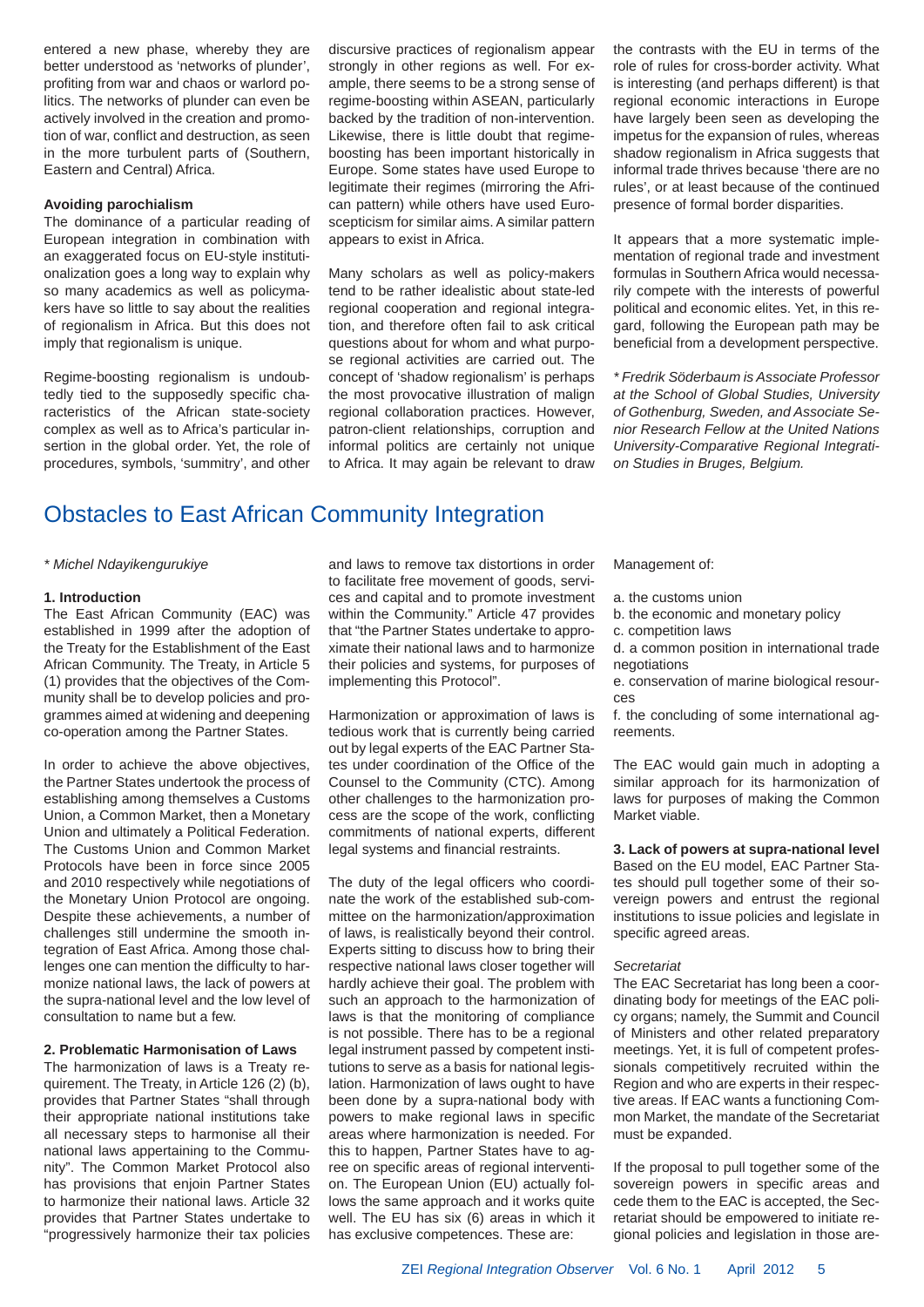as for adoption by the Council and EALA. At the same time, the Secretariat should be given powers to monitor compliance by Partner States with regional laws and policies. In case of non-compliance, the Secretariat should be empowered to take the failing state to the East African Court of Justice (EACJ) without following the almost impossible procedure for a reference to the EACJ by the Secretary General laid down in Article 29 of the Treaty.

### *The East African Legislative Assembly*

The EALA is the legislative body of the Community. The most important functions of the EALA include approving the EAC Budget and considering EAC annual reports, audit reports and any other reports submitted to it by the Council. The Treaty, in Article 49 (2) (d), provides for additional functions of the EALA when it states that the EALA "shall discuss all matters pertaining to the Community and make recommendations to the Council as it may deem necessary for the implementation of the Treaty". It is clear that this provision gives the EALA the right to discuss Community related matters for purposes of making appropriate recommendations to the Council and not that of making relevant legislation. It would appear therefore that apart from matters relating to the EAC budget, annual reports and audit reports, the role of the EALA has been explicitly limited to discussing matters pertaining to the Community.

However, the Treaty gives a possibility for any EALA member to propose a motion or introduce a Bill so long as the motion relates to the functions of the Community and the Bill relates to a matter with respect to which Acts of the Community may be enacted. However, such matters do not come clearly from the reading of the Treaty. Perhaps cases where, by virtue of Article 59 (3) (b), the EALA requests the Council to make proposals on matters on which it considers that action is required on the part of the Community for the implementation of the Treaty may be interpreted to be cases in which Acts of the Community may be enacted. For purposes of legal certainty indispensable for the stability of the Common Market, areas of EALA legislative mandate should be very clear. Partner States should therefore clearly spell out areas of the EALA's legislative action. The EALA Acts in those areas should be of direct effect in all the Partner States; the same way EU directives are of direct effect in all EU member states. Partner States would have an obligation to adopt legislation that complies with the regional laws and policies and to adapt existing legislation to the same.

### *The East African Court of Justice*

Many voices have raised the problem of insufficient jurisdiction of the Court to handle Community law related disputes. There has also been criticism against the persistent erosion of the existing jurisdiction through the establishment of parallel dispute resolution mechanisms (DRM) within the EAC. The following are examples of such parallel DRM: the Customs Union Protocol in Article 24 sets up an East African Community Committee on Trade Remedies (which has not yet been established); the East African Community Competition Act 2006, in section 44, provides for a Competition Authority, which has jurisdiction over disputes arising from the interpretation and application of the Act; the Common Market Protocol has given jurisdiction to consider Common Market related disputes mainly to national courts as it flows from Article 54 (2). In the context of a functioning Common Market, it is doubtful whether this arrangement will inspire confidence to cross-border investors.

### **4. Low level of consultation**

Among other reasons for the collapse in 1977 of the old EAC lamented in the preamble to the Treaty there is the "lack of strong participation of the private sector and civil society in the co-operation activities." EAC integration is for the benefit of the peoples of East Africa and not for the pleasure of their leaders.

The lack of civil society participation has been evidenced by their exclusion from the Treaty amendment process carried out in 2006 and 2007. The amendments were carried out and completed in a record time of one week! (From 7 to 14 December 2006) and subsequently ratified within three (3) months. The amendments gave rise to a case that was brought before the EACJ. In that case, the Applicants sought to challenge the legality of those amendments and of the whole amendment process as contradicting the principle of the involvement of the private sector and civil society. The Court ruled that failure to carry out consultation outside the Summit, Council and the Secretariat was inconsistent with a principle of the Treaty and therefore constituted an infringement of the Treaty. The EAC leaders should therefore follow the wise advice of the Court and consult widely the East African peoples before taking important decisions on the Community.

### **5. Conclusion**

In conclusion while the EAC customs union and common market were supposed to be functioning, the lack of powers at the supranational level and harmonized implementing laws constitute serious obstacles to the implementation of those integration milestones. The low level of participation by the people in the integration process is another such challenge. As it has been suggested in this paper, Partner States should consider pulling together part of their sovereignty in some areas to be championed by the regional institutions they have established. Regional laws and policies should uniformly be applied in all the Partner States for the stability and viability of the common market.

*\* Michel Ndayikengurukiye is Research Offi cer at the East African Court of Justice in Arusah, Tanzania.*



During an intensive discussion on the interplay between decision making on the regional level and its implementation on the national level, H.E. Monique Mukaruliza, Rwandan Minister of East African Community Affairs encouraged ZEI Director Prof. Dr. Ludger Kühnhardt and ZEI Fellow Matthias Vogl to continue ZEI´s efforts in the field of comparative research and capacity development with a view on African regional integration. The Minister welcomed the ZEI activities as an important support for her work and that of other political and academic actors in the EAC. ZEI research on comparative regional integration in East Africa includes cooperation with scholars at Uganda's prestigious Makerere University.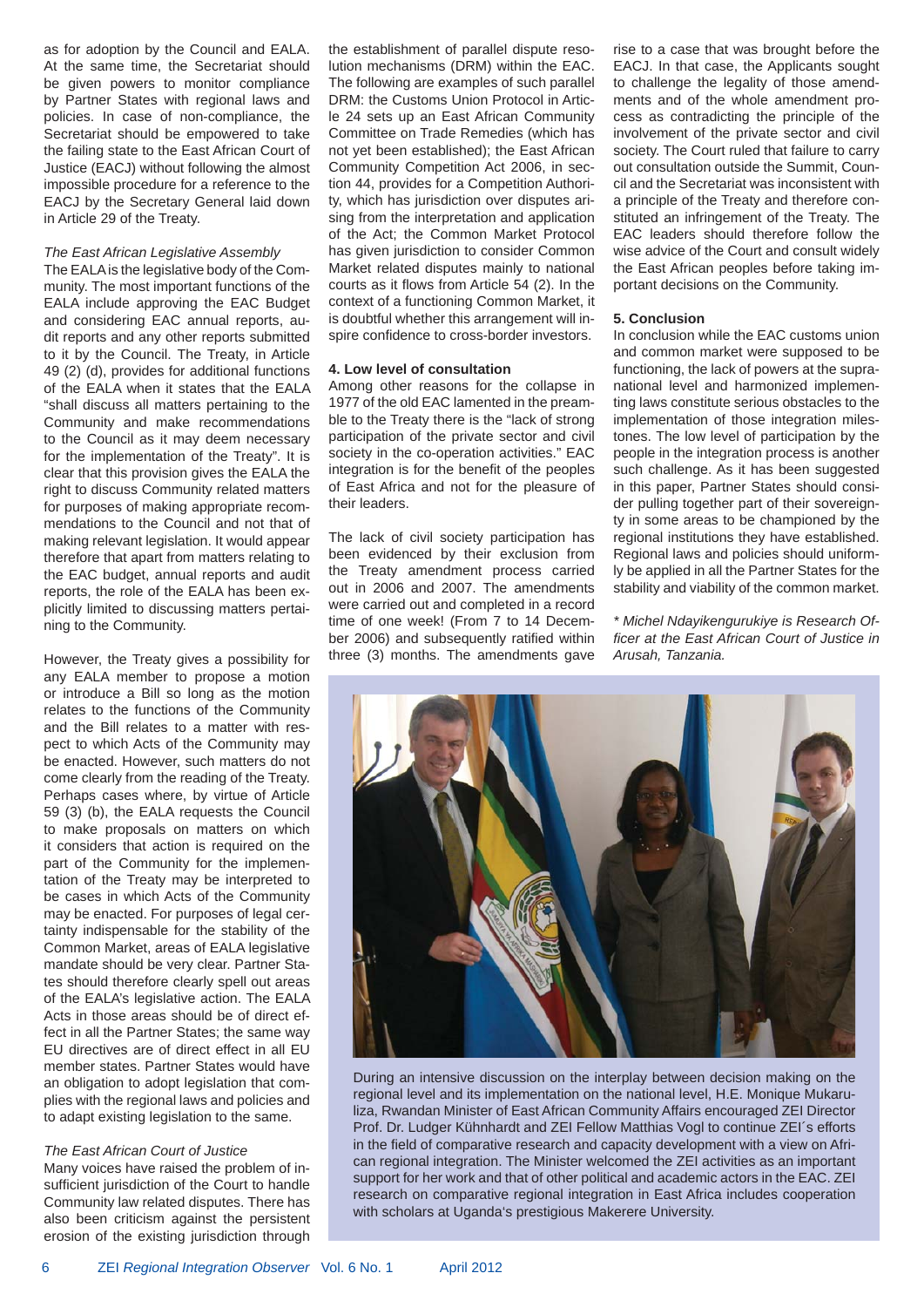### South Africa and Angola: Southern Africa´s Pragmatic Hegemons

### *\* Adekeye Adebajo*

Lord Palmerston, the British statesman, noted that countries have neither permanent friends nor permanent enemies, but only permanent interests. Jacob Zuma, president of South Africa, which accounts for 80 percent of Southern Africa's economy, visited Angola in August 2009, leading a large business and ministerial delegation. Palmerston's dictum could not have been more apt: Angola, a country that South Africa's apartheid army had occupied and bombed during the 1980s, was now providing lucrative opportunities for South African businesses to rebuild the very infrastructure that the apartheid army had previously destroyed. Angola's future potential as a regional power is clear: this is a diamond and oil-rich state – among Africa's largest oil producers, with reserves of 4 billion barrels - and a strong, battle-hardened army that has intervened successfully in the Democratic Republic of the Congo (DRC) and Congo-Brazzaville. Angola is the only country that could become a future rival to South Africa in Southern Africa.

Apartheid South Africa's historical support for Jonas Savimbi's National Union for the Total Independence of Angola (UNITA) rebels strained relations even after South Africa's democratic transition in 1994. Some officials in the ruling Popular Movement for the Liberation of Angola (MPLA) accused the government of Nelson Mandela of ingratitude for their past support of the African National Congress (ANC), even alleging continued South African support of UNITA and a failure to back the government of Eduardo Dos Santos. Some in Luanda further accused Tshwane (Pretoria) of seeking to 'export' its own model of peacemaking – a government of national unity – which it felt was totally inappropriate, based on Savimbi's (who was killed in 2002) reneging on past peace accords. Then deputy president, Thabo Mbeki, was particularly criticized for promoting accommodation with UNITA. Mandela's state visit to Angola in 1998 helped to ease tensions somewhat, but relations between South Africa's president Mbeki and Dos Santos remained frosty after 1999, with Dos Santos declining all entreaties to pay a state visit to South Africa. The reported purchase of Angolan diamonds in UNITA-controlled areas by South African mining giant De Beers was another source of friction. From 2000, contacts increased between the militaries of both countries, and then deputy president, Jacob Zuma, visited Luanda in August 2004. Despite acrimonious diplomatic ties, bilateral trade increased from \$97 million in 1995 to \$460 million in 1998. By 2002, South Africa had become Angola's largest source of imports (12 percent) and a South Africa/Angola Chamber of Commerce was launched in 2003. But there were often disagreements in both countries' approach to resolving conflicts in the DRC and Zimbabawe. While Luanda sent troops to bolster the government in Kinshasa and pledged strong support for Robert Mugabe, Tshwane sought to adopt a more even-handed approach. Mbeki visited Luanda in August 2008 to brief Dos Santos about his mediation efforts in Zimbabwe, and Dos Santos attended the Southern African Development Community (SADC) summit in Johannesburg in the same month. But relations never became warm under Mbeki, amidst media reports that Dos Santos had helped to fund Jacob Zuma's legal costs following corruption charges after he was removed as South Africa's deputy president in 2005.

Angolan imports from South Africa increased by 500 percent between 2007 and 2008 through companies such as Pep Stores, as well as through several hundred South African exporters, even as Luanda became Tshwane's second largest African oil supplier after Nigeria. By 2007, Angola had become South Africa's second largest trading partner in Africa, and bilateral trade stood at \$2.3 billion by 2009. Three months after assuming the presidency in May 2009, Jacob Zuma proved his determination to transform this relationship into a strategic one by making Luanda his first presidential state visit. South Africa's Department of Trade and Industry established an office in Angola and pushed for establishing trade corridors, while South Africa's Eskom and the Development Bank of Southern Africa (DBSA) provided support to Angola's electricity sector. Thousands of Angolan students study in South African secondary schools and universities: a potential source of future pro-South African elites.

Another important issue for South Africa/ Angola relations is the 'China factor,' and possible competition between the springbok and dragon over economic opportunities in the country. Following Angola's difficulties in accessing loans from the World Bank and the International Monetary Fund (IMF) for its post-war reconstruction efforts after 2002 due to charges of corruption within the government, China stepped into the breach. Beijing provided \$4 billion in loans to Angola, including for large-scale infrastructure projects involving roads, railways, and low-cost housing. This made China the largest player in the country's reconstruction efforts. Ironically, Beijing had historically supported UNITA as part of its broader ideological battle with the Soviet Union. By 2006, 45 percent of Angola's oil exports went to China. Two years later, Luanda had become Beijing's largest trading partner in Africa, accounting for 25 percent of China's total continental trade. One of the main drivers of South Africa's recent courting of Angola appears to be the lucrative relations of its BRIC (Brazil, Russia, India, China) partners with Luanda in its own back yard. Dos Santos paid his first ever state visit to South Africa in December 2010 where Zuma conferred on him the Order of the Supreme Companion of O.R. Tambo: the highest honour for a foreign citizen. There was talk of strengthening bilateral collaboration within SADC, the African Union (AU), and the United Nations (UN). A large trade delegation accompanied Dos Santos, and a high-level bi-national commission was consolidated. The growing ties have, however, raised diplomatic eyebrows. During the crisis in Côte d'Ivoire in 2011, the incumbent president, Laurent Gbagbo, refused to cede power to Alassane Ouattara, despite widespread international support for Ouattara's victory. Angola reportedly provided funds and soldiers to Gbagbo, and following a visit by Dos Santos to South Africa, Zuma refused to recognise Ouattara's victory. The Angolan tail was thus wagging the South African dog, until Tshwane rediscovered its moral compass and recognized Ouattara's victory. Between 2011 and 2012, Luanda – as chair of SADC – and Tshwane – as chair of the SADC security organ – have sought to coordinate their security policies and to promote economic integration in the region. Angola also supported the failed candidacy of South Africa's minister of home affairs, Nkosazana Dlamini-Zuma, to become chair of the AU Commission in January 2012.

South Africa's relations with Angola thus represent the most important shift in its postapartheid foreign policy. Where Nigeria – which remains South Africa's largest continental trading partner – was a key strategic ally under the Mbeki presidency, Angola could now become South Africa's most important strategic ally in Africa. If the ties can transcend the current overreliance on the personal relationship between the two presidents, the strategic partnership between the two strongest powers in Southern Africa could potentially revive SADC, and provide a powerful ally for South Africa in both subregional and continental diplomacy. Where Mbeki sought leadership at the continental AU level that he struggled to translate into leverage at the sub-regional level (as leaders like Dos Santos and Robert Mugabe considered themselves more senior in the liberation pecking order), Zuma's strategy, if it succeeds in securing a strong partnership with Angola sub-regionally, could potentially give South Africa even greater influence at the continental level.

*\* Adekeye Adebajo is Executive Director of the Centre for Conflict Resolution (CCR) in Cape Town, South Africa.*